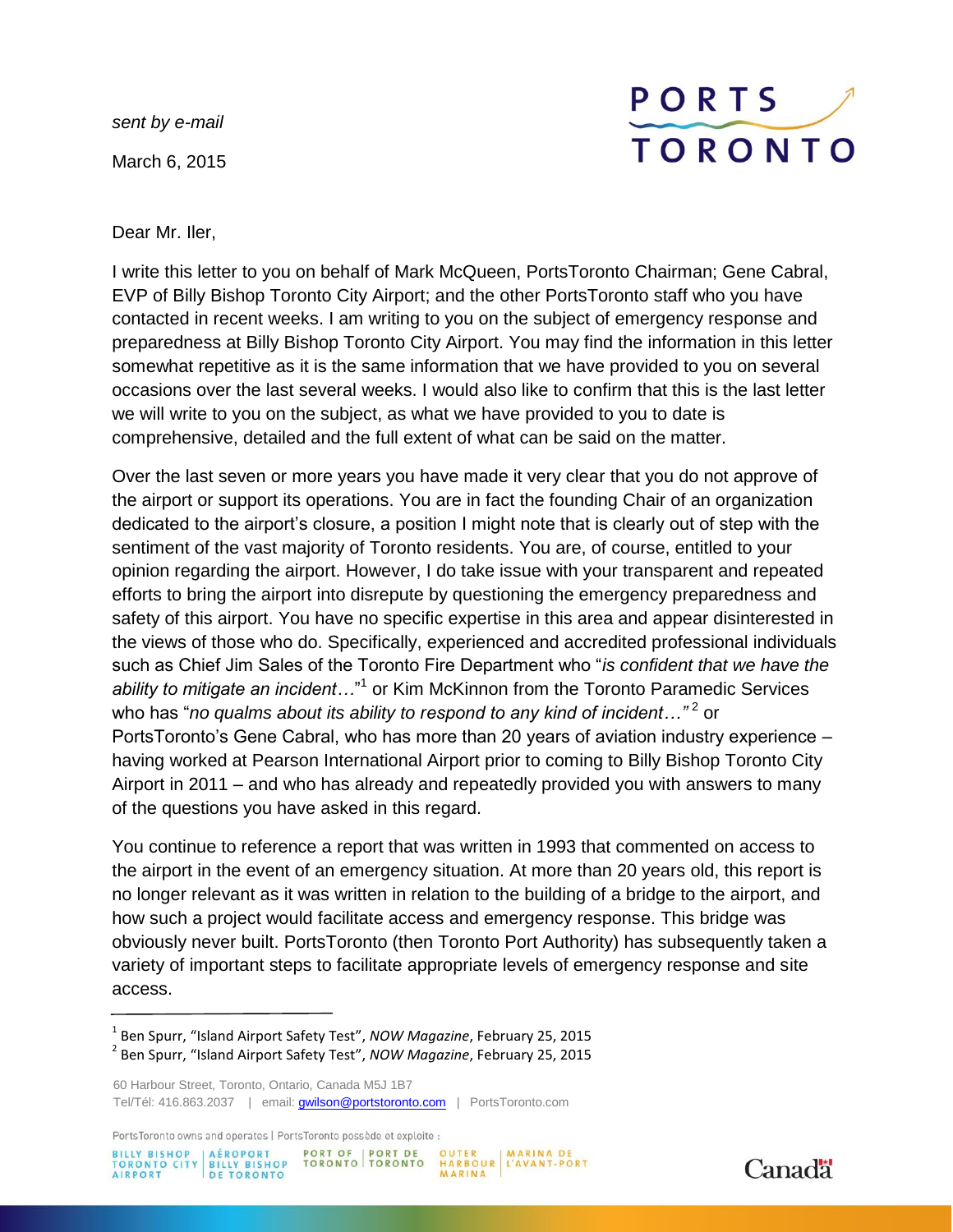

As a result, a significant investment was made by PortsToronto to build an on-site emergency centre and fire hall on the island-side airport grounds so there would be no lapse in response regardless of the situation or mainland access. Enhancements were also made to access and protocols which I will detail later in this letter. The fact that a report that was written in 1993 is now being introduced into a current, modern context – with no reference to what has changed and evolved since then – is misleading, opportunistic and without merit.

Ensuring the safety and security of those at Billy Bishop Toronto City Airport is always a top priority for PortsToronto, as it is for every airport. While we do not share the details of our emergency response plan for security reasons, I can assure you that all of our emergency prevention and response protocols and procedures at our airport meet or exceed all Transport Canada regulatory requirements, a fact easily confirmed with Transport Canada and that was published in the *NOW* magazine article of February 26, 2015.

As detailed above, we have a fully functioning fire hall and emergency response centre on the island-side of the airport. This centre is staffed by more than double the number of emergency personnel required by Transport Canada, with state-of-the-art equipment and vehicles which have been upgraded and expanded over the past few years, including two new airport firefighting trucks, a new mid-size pumper and a Fire Command vehicle. The airport's fire department does regular internal and external emergency services training throughout the year, including a full-scale simulation every two years, the most recent of which was done in November 2014, with a full simulation table-top exercise in intervening years. These exercises test our airport's protocols, procedures, communications and planning for emergency and security-related incidents, and to ensure that our airport is ready to respond to any situation. All of our emergency response partners, including Toronto Fire, Toronto Police Service and Toronto EMS, as well as staff and officials from the various security agencies and airlines that operate out of the airport, participate in the training to ensure a fully coordinated response to any situation.

In addition to the emergency centre and fire hall located on the island-side of the airport, we have the fixed-base presence of the Province of Ontario's Ornge Air Ambulance and Paramedics Service at the airport, which provides yet an additional layer of expertise and equipment, should the need arise. Ornge, as you should be aware, is the largest air ambulance and critical care provider in Canada, serving over 13 million people annually.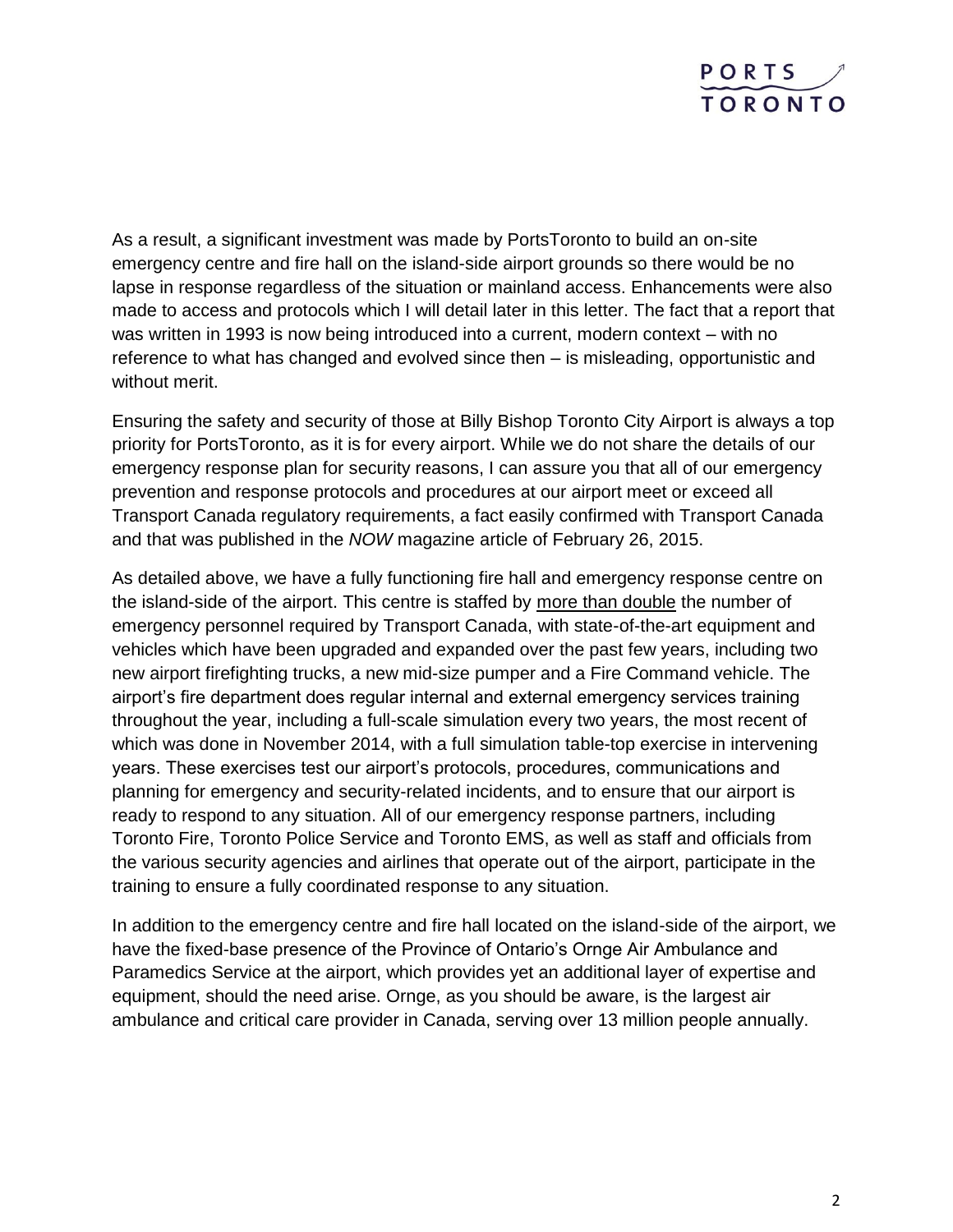

Given the airport's proximity to the water, the Billy Bishop Airport Fire Department, Toronto Fire Services Squad and the Toronto Police Services Marine Unit also go above and beyond the safety measures required by holding joint ice- and cold-water rescue training to practice water-specific rescue operations during the winter months. At this training, specialized safety equipment is utilized and trained with, again, to ensure we are ready to respond in any situation. Most recently, a training session was held in January 2015 and another will be held later this month, as is standard practice. You may have seen some of the photos we released following prior ice-training exercises.

In addition to having an emergency response centre and full fire crew at the airport, Toronto's emergency responders have the ability to access our airport within minutes by water, through the Toronto Marine Units, and by our ferry, which would be made solely available to emergency response vehicles in the event of an emergency. Our ferry service has also been enhanced with two new ferries being added following the publication of the dated report you continue to cite. The airport's main ferry, the *Marilyn Bell*, was launched in 2010 and can carry up to 200 passengers, crew and up to 15 vehicles. We also have the modern *David Hornell VC* ferry as a backup auxiliary ferry, permanently on ready standby, which is docked to the east of the ferry slip and can be called into service as required. You might note that currently, and for the last two weeks, the City of Toronto ferry is not able to run due to severe weather, yet the airport ferry continues to operate. We have been responding to the City of Toronto's urgent requests for assistance and are readily transporting Toronto Island residents back and forth to their homes, schools, and places of employment without charge, further indication of the reliability of our ferries.

With regard to other means of emergency access and response, a local Fire Hall is located on the neighboring Algonquin Island, and an additional city fire hall, police station and paramedic facility are all located within one kilometre of our airport. Toronto Police Service have acquired a special ice boat to quickly access the airport and harbour areas during the winter months, if required. Toronto Fire has the *William Lyon MacKenzie*, which is capable of ice-breaking and can be used to clear an alternative path to the island if required. In the *NOW* magazine article Fire Chief Jim Sales confirmed that he has no concerns about accessing the island in the event of an emergency, a sentiment that a Toronto Paramedic Services representative echoed. Chief Sales also pointed to our new pedestrian tunnel (which I recall you opposed), will open in the next few months and serves as another important point of access for the airport. In the article he confirms that in an emergency, deploying personnel, not vehicles, is the most important factor and the pedestrian tunnel will be a fast link to get personnel to the island in a matter of minutes. For your reference, approximately 85 emergency responders can access the island through the tunnel every 5 minutes.